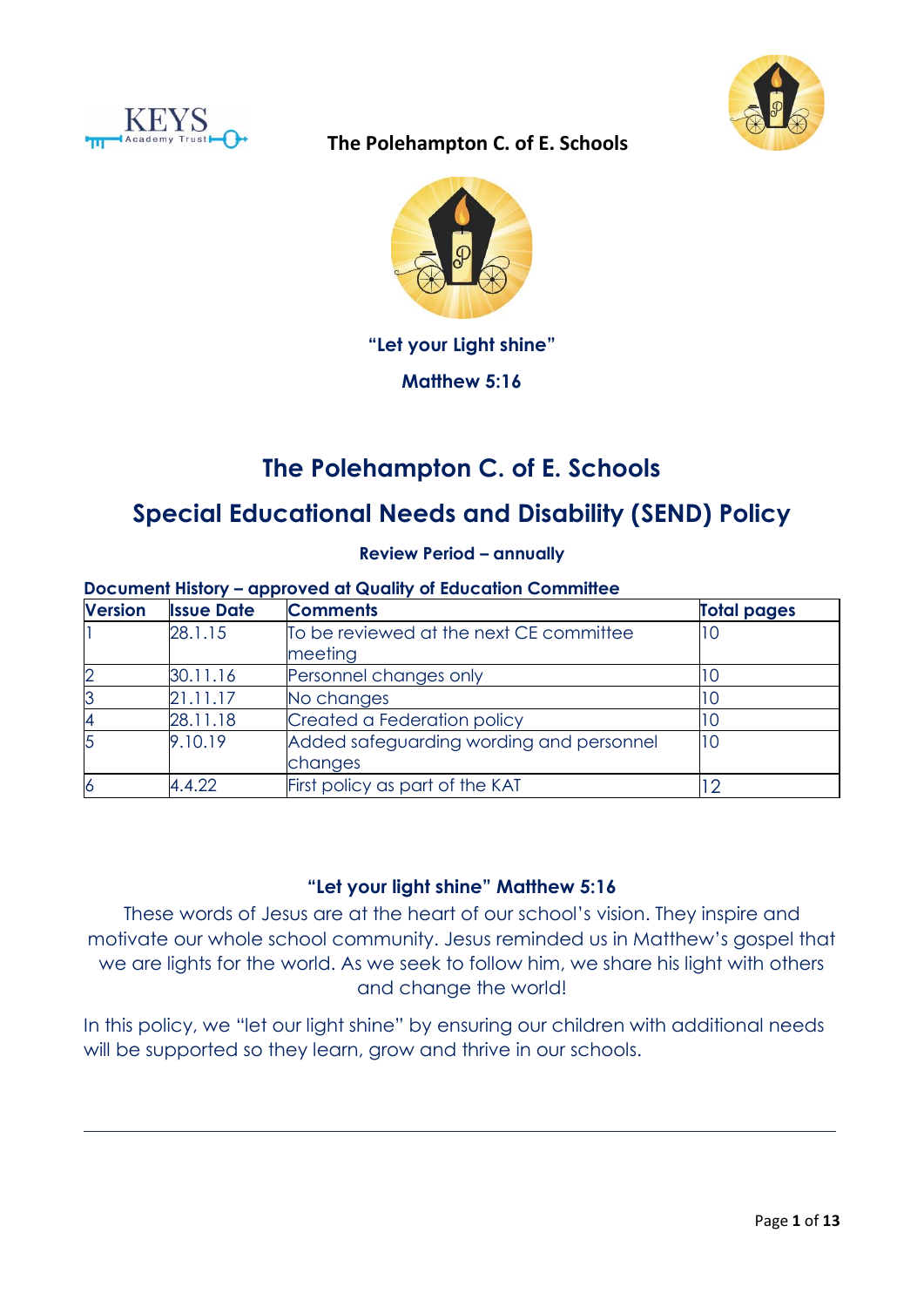



# **1. Aims**

Our SEND policy and information report aims to outline the national requirements introduced by The Children and Families Act 2014 and how Polehampton Infant and Junior School will meet these requirements.

This document does not replicate the legislation or the statutory guidance. Wokingham local authority has produced detailed documents which sit alongside this policy guidance and these are referred to within the text. Children and Families Act 2014: [http://www.legislation.gov.uk/ukpga/2014/6/pdfs/ukpga\\_20140006\\_en.pdf](http://www.legislation.gov.uk/ukpga/2014/6/pdfs/ukpga_20140006_en.pdf)

#### **Special Educational Needs and Equal Opportunities at Polehampton Schools:**

The Polehampton C. of E. Schools are fully inclusive, which ensures that all pupils let their light shine; personally, socially, emotionally and academically, in all areas of the curriculum.

A note on Equal Opportunities:

Staff, pupils and governors of The Polehampton Schools ensure that opportunities are equitable to all members of the school community.

For our schools, this means not simply treating everybody the same but understanding and tackling the different barriers which could lead to unequal outcomes for different groups in school, whilst celebrating and valuing the achievements and strengths of all members of the school community. This includes pupils with SEND.



We believe that our curriculum offer should be equitable and permeate all aspects of school life; and is the responsibility of every member of the school and wider community. Every person who is part of the Polehampton community should feel safe, secure, valued and of equal worth.

At Polehampton, equity is a key principle in creating a society in which everyone has the opportunity to succeed - irrespective of their gender, ethnicity, disability, religion or belief, sexual orientation, age or any other recognised area of discrimination.

Please refer to our Equalities Policy for more detail.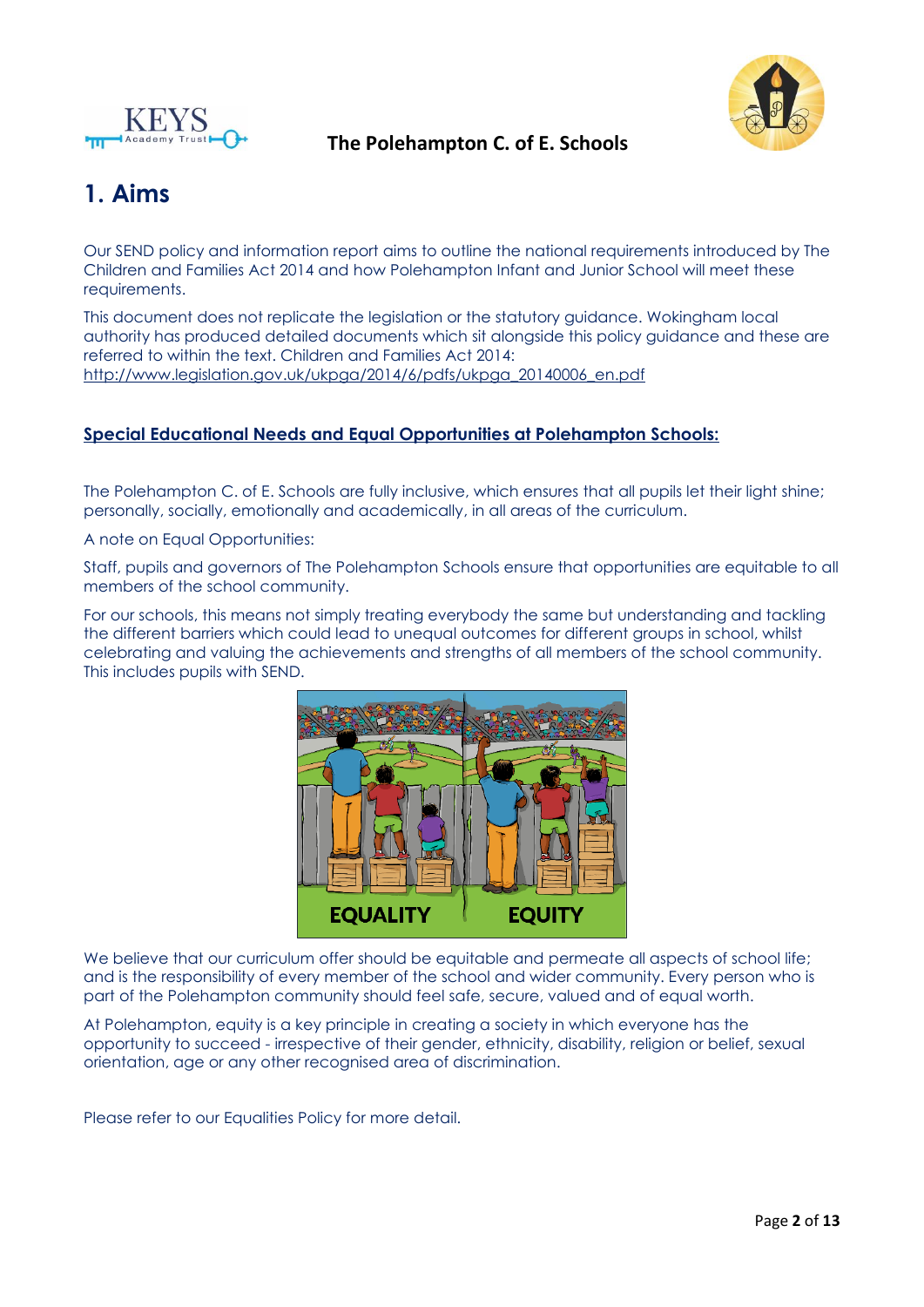



### **Our SEND Team at Polehampton C. of E. Schools**

Everyone who is part of the Polehampton team plays a pivotal role in the education of our children with SEND and is by nature part of the 'The SEND Team'. The SEND team is led by the Special Educational Needs Coordinator (SENCo): Mrs Krista Pierro.

Our SEND governor is: Ms. Sarah Tang

# **2. Legislation and guidance**

This policy and information report is based on the statutory [Special Educational Needs and](https://www.gov.uk/government/uploads/system/uploads/attachment_data/file/398815/SEND_Code_of_Practice_January_2015.pdf)  [Disability \(SEND\) Code of Practice](https://www.gov.uk/government/uploads/system/uploads/attachment_data/file/398815/SEND_Code_of_Practice_January_2015.pdf) and the following legislation:

- > [Part 3 of the Children and Families Act 2014](http://www.legislation.gov.uk/ukpga/2014/6/part/3), which sets out schools' responsibilities for pupils with SEN and disabilities
- [The Special Educational Needs and Disability Regulations 2014](http://www.legislation.gov.uk/uksi/2014/1530/contents/made), which set out schools' responsibilities for education, health and care (EHC) plans, SEND coordinators (SENCos) and the SEND information report

# **3. Definitions**

A pupil has SEND if they have a learning difficulty or disability which calls for special educational provision to be made for them.

They have a learning difficulty or disability if they have:

- A significantly greater difficulty in learning than the majority of the others of the same age, or
- A disability which prevents or hinders them from making use of facilities of a kind generally provided for others of the same age in mainstream schools

Special educational provision is educational or training provision that is additional to, or different from, that made generally for other children or young people of the same age by mainstream schools.

# **4. Roles and responsibilities**

### **4.1 The SENCo**

The SENCo is: Mrs Pierro

They will:

- Work with the headteacher and SEND governor to determine the strategic development of the SEND policy and provision in the school
- Have day-to-day responsibility for the operation of this SEND policy and the co-ordination of specific provision made to support individual pupils with SEND, including those who have EHC plans
- Provide professional guidance to colleagues and work with staff, parents, and other agencies to ensure that pupils with SEND receive appropriate support and high-quality teaching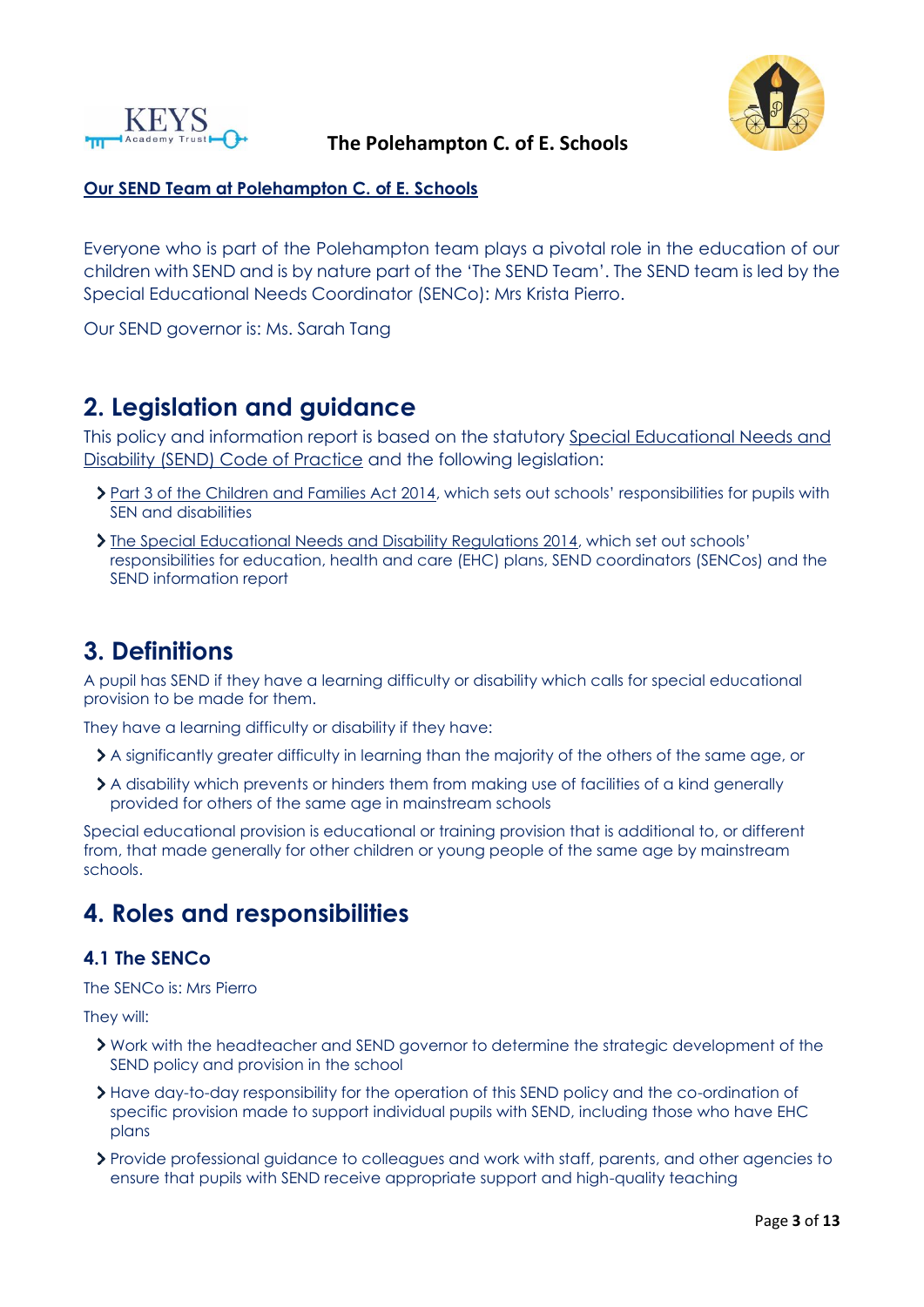



- Advise on the graduated approach to providing SEND support
- Advise on the deployment of the school's delegated budget and other resources to meet pupils' needs effectively
- > Be the point of contact for external agencies, especially the local authority and its support services
- Liaise with potential next providers of education to ensure that the school meets its responsibilities under the Equality Act 2010 with regard to reasonable adjustments and access arrangements
- Ensure the school keeps the records of all pupils with SEND up to date

### **4.2 The SEND governor**

The SEND governor will:

- > Help to raise awareness of SEND issues at governing board meetings
- Monitor the quality and effectiveness of SEND provision within the school and update the governing board on this
- Work with the headteacher and SENCo to determine the strategic development of the SEND policy and provision in the school

#### **4.3 The headteacher**

The headteacher will:

- Work with the SENCo and SEND governor to determine the strategic development of the SEND policy and provision within the school
- Have overall responsibility for the provision and progress of learners with SEN and/or a disability

#### **4.4 Class teachers**

Each class teacher is responsible for:

- Communicating with parents about the classroom strategies used to support their child
- > The progress and development of every pupil in their class
- Working closely with any teaching assistants or specialist staff to plan and assess the impact of support and interventions and how they can be linked to classroom teaching
- Working with the SENCo to review each pupil's progress and development and decide on any changes to provision
- Ensuring they follow this SEND policy

# **5. SEND information report**

#### **5.1 The kinds of SEND that are provided for**

Our school currently provides additional and/or varied provision for a range of needs, including:

- Communication and interaction, for example, autistic spectrum disorder, speech and language difficulties
- Cognition and learning, for example, dyslexia, dyspraxia and moderate learning difficulties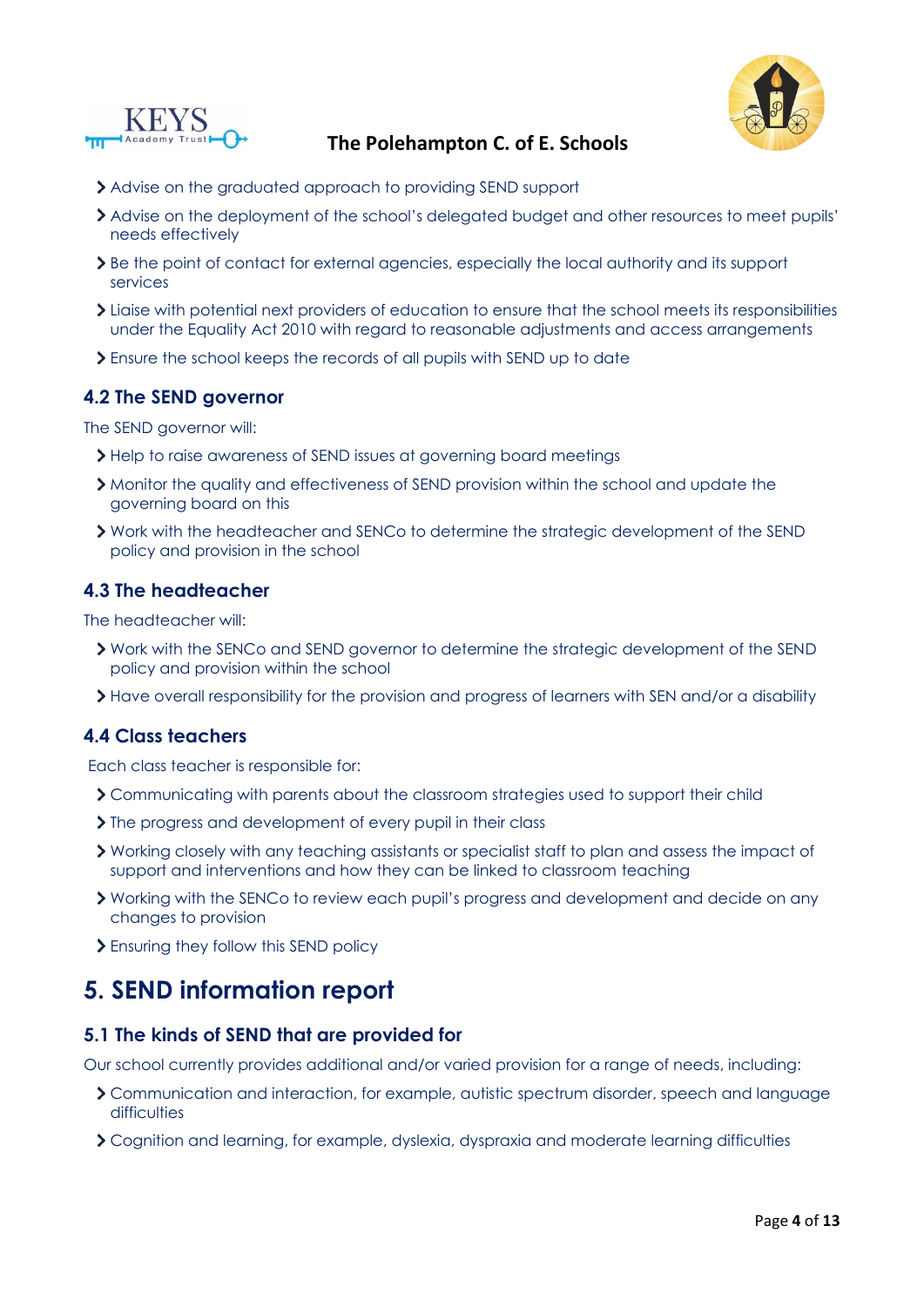



- Social, emotional and mental health difficulties, for example, attention deficit hyperactivity disorder (ADHD)
- Sensory and/or physical needs, for example, hearing impairments, processing difficulties, epilepsy

## **5.2 Identifying pupils with SEND and assessing their needs**

A child of compulsory school age or a young person has a learning difficulty or disability if they:

- *have a significantly greater difficulty in learning than the majority of others of the same age, or*
- *have a disability which prevents or hinders him or her from making use of facilities of a kind generally provided for others of the same age in mainstream schools or mainstream post-16 institutions.'*

Code of Practice (2014), xiii – xiv

We will assess each pupil's current skills and levels of attainment on entry, which will build on previous settings and Key Stages, where appropriate. Class teachers will make regular assessments of progress for all pupils and identify those whose progress:

Is significantly slower than that of their peers starting from the same baseline

- Fails to match or better the child's previous rate of progress
- Fails to close the attainment gap between the child and their year group peers
- Widens the attainment gap between them and their year group peers

This may include progress in areas other than attainment, for example, social needs.

Slow progress and low attainment will not automatically mean a pupil is recorded as having SEND.

When deciding whether special educational provision is required, we will start with the desired outcomes, including the expected progress and attainment, and the views and the wishes of the pupil and their parents. We will use this to determine the support that is needed and whether we can provide it by adapting our core offer, or whether something different or additional is needed.

#### **5.3 Consulting and involving pupils and parents**

We will have an early discussion with the pupil and their parents when identifying whether they need special educational provision. These conversations will make sure that:

Everyone develops a good understanding of the pupil's areas of strength and difficulty

- We listen to and take into account the parents' concerns and suggestions
- Everyone understands the agreed outcomes sought for the child
- Everyone is clear on what the next steps are
- Parents of pupils with Individual Learning Plans will meet with the class teacher formally three times a year (once every full term) to review their child's plan and share their views.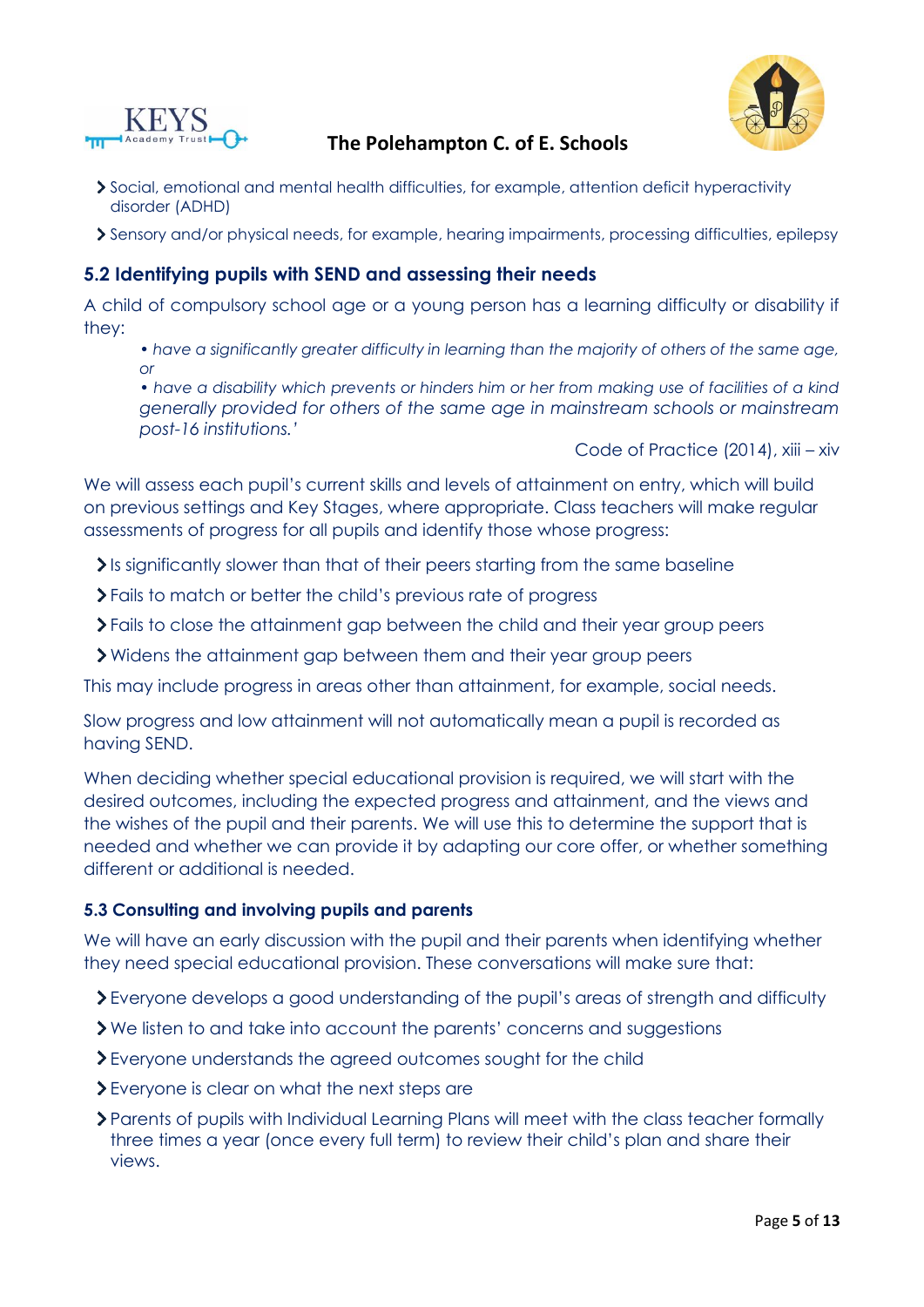



Where it deemed necessary by the school, the SENCO may attend these meetings.

#### **5.4 Assessing and reviewing pupils' progress towards outcomes**

We will follow the graduated approach and the four-part cycle of **assess, plan, do, review**. This is conducted formally for pupils receiving targeted support and recorded through the use of an Individual Learning Plan.

The class or subject teacher will work with the SENCo to carry out a clear analysis of the pupil's needs. This will draw on:

- > The teacher's assessment and experience of the pupil
- Their previous progress and attainment or behaviour
- > Other teachers' assessments, where relevant
- The individual's development in comparison to their peers and national data
- Ine views and experience of parents
- > The pupil's own views
- Advice from external support services, if relevant

All teachers and support staff who work with the pupil will be made aware of their needs, the outcomes sought, the support provided, and any teaching strategies or approaches that are required. We will regularly review the effectiveness of the support and interventions and their impact on the pupil's progress.

We assess our children all the time, in every task, in every lesson. This formative assessment supports the teacher to understand each child's progress and plan for their next steps.

We assess all of our pupil's academic performance termly through summative assessments and progress checks. This is then cross-referenced with the information gathered throughout the term based on how the child is presenting during their lessons.

We use national statutory assessments to further inform our practice – EYFS profile, Yr1 phonics, Yr2 SATs, Yr4 Multiplication Test Checks, Yr6 SATS.

The use of a Quality First Teaching approach ensures that marking of work and other forms of formative assessment has a direct impact on the class teacher's planning. This enables them to decide whether special provision is beneficial for individual children. The class teacher and the SENCo can further consider the collated information regarding the pupils' progress and make comparisons with national data.

Termly Pupil Progress meetings are held between class teachers and Heads of School to analyse pupil's attainment and progress. Any pupils presenting as requiring specialist provision may be heighted in these meetings.

For pupils with a greater level of need, external agencies will be consulted in order to gain more detailed, specialist assessments. There are twice yearly School Planning Meetings,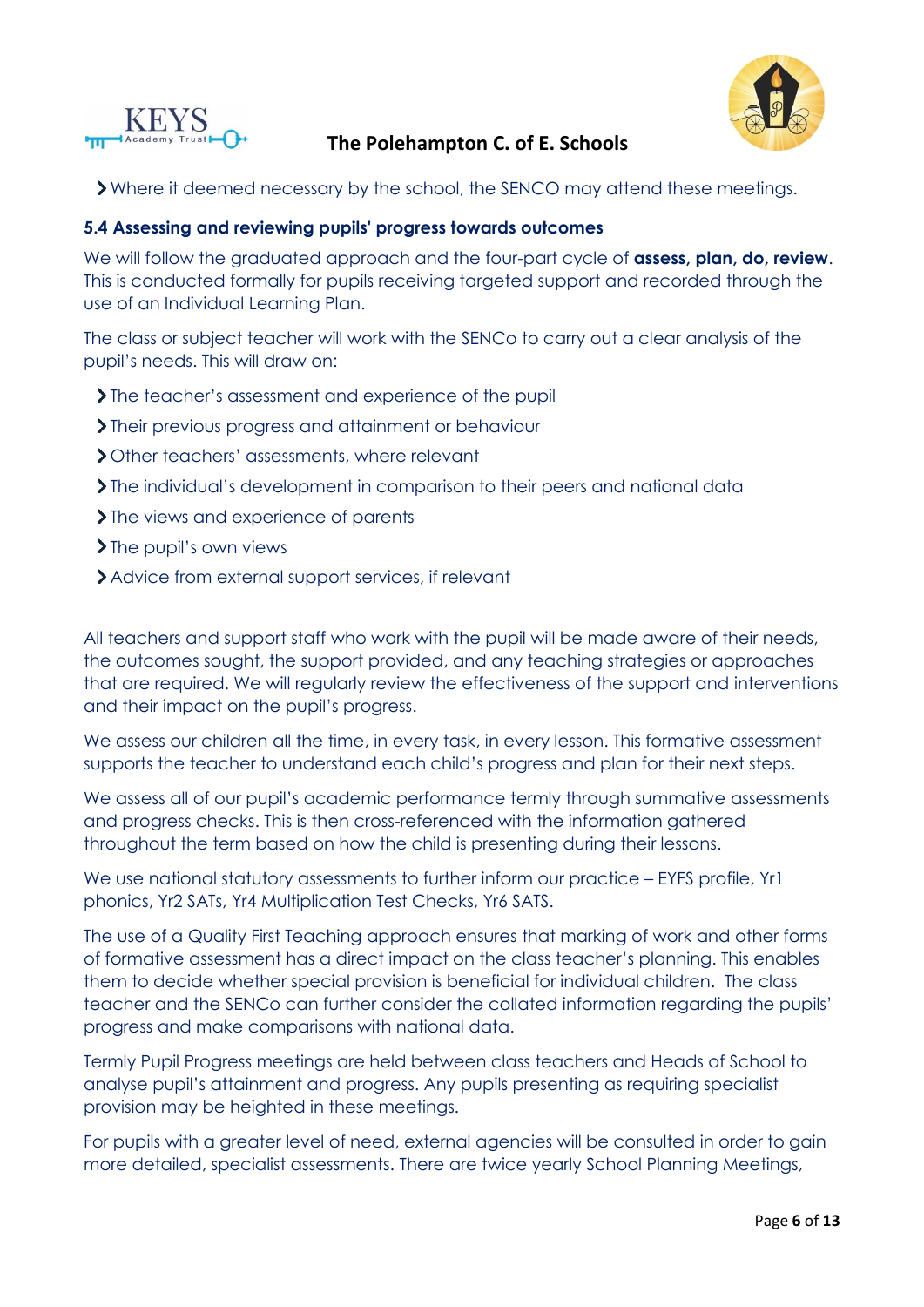



where we are able to request additional support from external services such as the Educational Psychology and learning support services. Some other services are available under other time-frames or when required.

Assessing targets set on pupils' Individual Learning Plans (ILP) will be based on a combination of teacher observations and formal assessments. ILP targets should focus on a specific, achievable target in order to measure small steps of progress for individual pupils. These are reviewed every six-weeks by the class teacher. Every full term (three times a year) between the class teacher and parents. This process is overseen with the SENCo.

### **5.5 Supporting pupils moving between phases and preparing for adulthood**

Children go through a huge number of transitions in their time at school; we endeavour to make these as successful as possible. We recognise that these changes may prove particularly challenging for many children with SEND.

#### **For our new children about to start school**

In the summer term, we approach all our feeder pre-schools to arrange handover meetings. This enables us to learn about any needs from their current setting. We hold parent welcome meetings and invite parents to let us know about any needs they feel their child has prior to them starting school.

### **From year to year**

For children with additional needs, we have a number of strategies to support transition into their new class.

- Teachers to have allocated time to have in-depth hand-over discussions
- Timetable an additional visit where they will have had time to familiarise themselves with their new teacher and classroom environment
- Teachers to plan a number of activities, within their current class, focusing on preparing them for their move to the next year group
- Be read or read books about changes in different contexts and have an adult to discuss this with

#### **Between the Infants and the Juniors**

Polehampton Infant and Juniors work collaboratively and have a close working relationship.

- Our SENCo, Mrs Pierro, works across both settings, allowing for continuity for parents and children on the SEN journey.
- Handover meetings are held between year groups to ensure best practice is shared when supporting each individual pupil.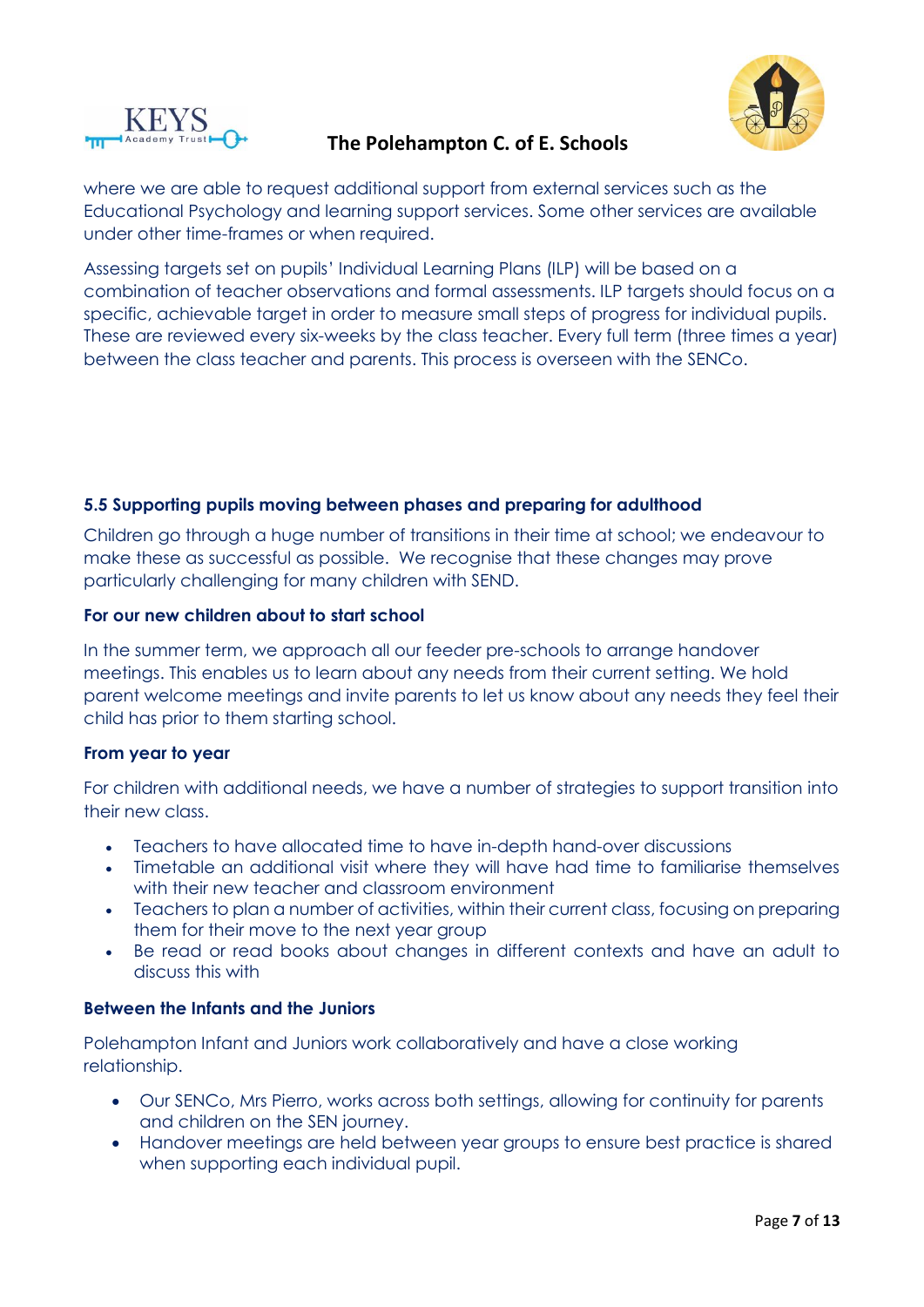



• Within our buddies system, we carefully select an older/younger pupil who will be best suited to each other.

It may be appropriate for individuals with additional needs to also benefit from:

- A transition booklet/powerpoints/videos including photos of the new setting and key members of staff.
- The release of teachers and/or teaching assistants to meet with staff at your child's new school to have an in-depth hand-over discussion (in addition to our typical KS1 → 2 transition meetings)

#### **Secondary Schools or New Schools**

For secondary school transition or for when a pupil moves to a different school, we will share information with the receiving school that the pupil is moving to. We will agree with parents and pupils which information will be shared as part of this.

## **5.6 Our approach to teaching pupils with SEN**

Within the SEND Code of Practice, it states that teachers are responsible and accountable for the progress and development of all the pupils in their class.

Quality First Teaching is our first step in responding to pupils who have SEN. This will be scaffolded for individual pupils.

Due to our inclusive ethos, differentiation for our SEND pupils may look very subtle in the classroom and may not always be apparent to someone observing. This ensures children are unaware of any differences in their work or expectations, and prevents them from comparing themselves with others, and possibly damaging their self-esteem.

The curriculum is adapted to suit children's needs and each teacher plans their week ensuring that every child is working to the same, or similar, learning objectives where appropriate. Children with SEND are taught at the level they can access and with the resources to help too. We work to ensure that children are secure in the learning that comes before the learning objective, and create activities and resources based on these.

Teachers work very hard to ensure that work is pitched at a level where the child is challenged but not overwhelmed. Teachers are well equipped to question children effectively; tailoring what they say to individual children and their needs, knowing explicitly how each of them learn. We tend not to differentiate by the outcome of a child's work and instead focus on tailoring the work so that they can achieve the objective; and also have resources to enable them to access it more effectively.

At Polehampton, it is not just the task itself that may be approached with differentiation. We acknowledge that all of our pupils will require different approaches to learning, particularly our SEND learners. Therefore, where possible, pupils will be provided with sensory and 'brain breaks' as well as being provided with alternative work spaces, when appropriate.

Where appropriate we will also provide the following interventions: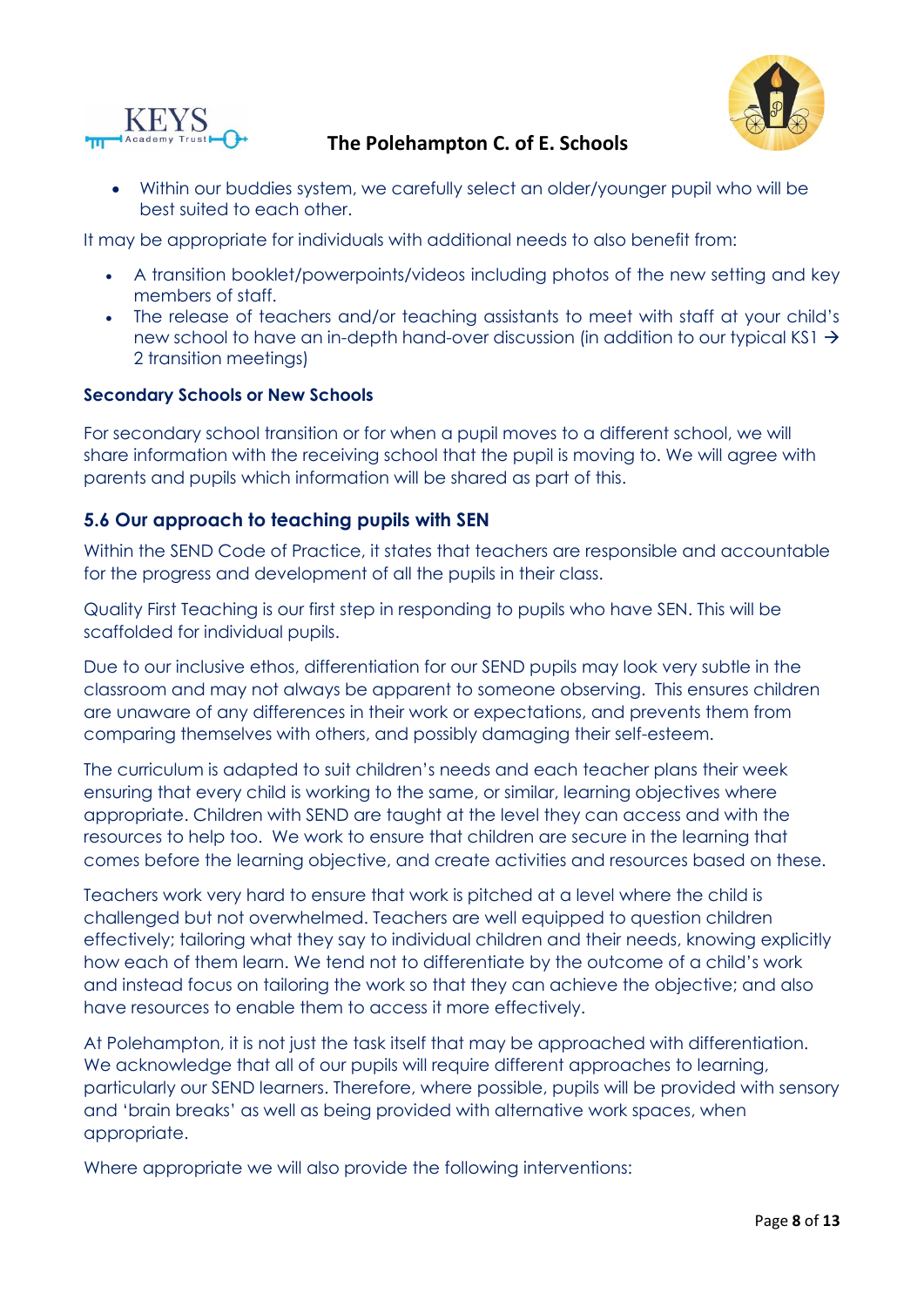



- Read, Write Inc 1:1 and small group interventions
- Plus One Maths
- Dyslexia Gold
- > Fine motor skills intervention
- $\blacktriangleright$  Letter Join
- Emotional literacy and/or Nurture interventions
- > Art/Well-being group
- > ABC to read
- Specific Speech and Language interventions
- > Specific Occupational therapy interventions
- Personalised interventions linked to pupil targets
- Forest Schools

#### **5.7 Adaptations to the curriculum and learning environment**

We make the following adaptations to ensure all pupils' needs are met:

- Scaffolding our curriculum to ensure all pupils are able to access it, for example, by grouping, 1:1 work, teaching style, content of the lesson, etc.
- Adapting our resources and staffing
- Using recommended aids, such as laptops, coloured overlays, visual timetables, larger font and sensory tools.
- Adapting our teaching, for example, giving longer processing times, pre-teaching of key vocabulary, reading instructions aloud, etc.
- Adapting our language to aid memory and support pupils understanding of tasks.
- Adapting the structure in which tasks are approached e.g. short, chunked work.

### **5.8 Additional support for learning**

There are times when the school may wish to seek further specialist, professional advice on how to support a child with additional needs. If this is the case, parents will be asked to meet with their child's Class Teacher and the school's SENCO to discuss the options that are available. Where appropriate and with the necessary consent the school is able to contact an array of services including:

We work with the following agencies to provide support for pupils with SEND:

- ➢ Parenting & Family Support (Early Help Services)
- ➢ Educational Welfare Officers (EWOs)
- ➢ Child and Adolescent Mental Health Services (CAMHS)
- ➢ Occupational Therapy (OT)
- ➢ Speech and Language Therapy (SALT)
- ➢ School Nurse
- ➢ Sensory Consortium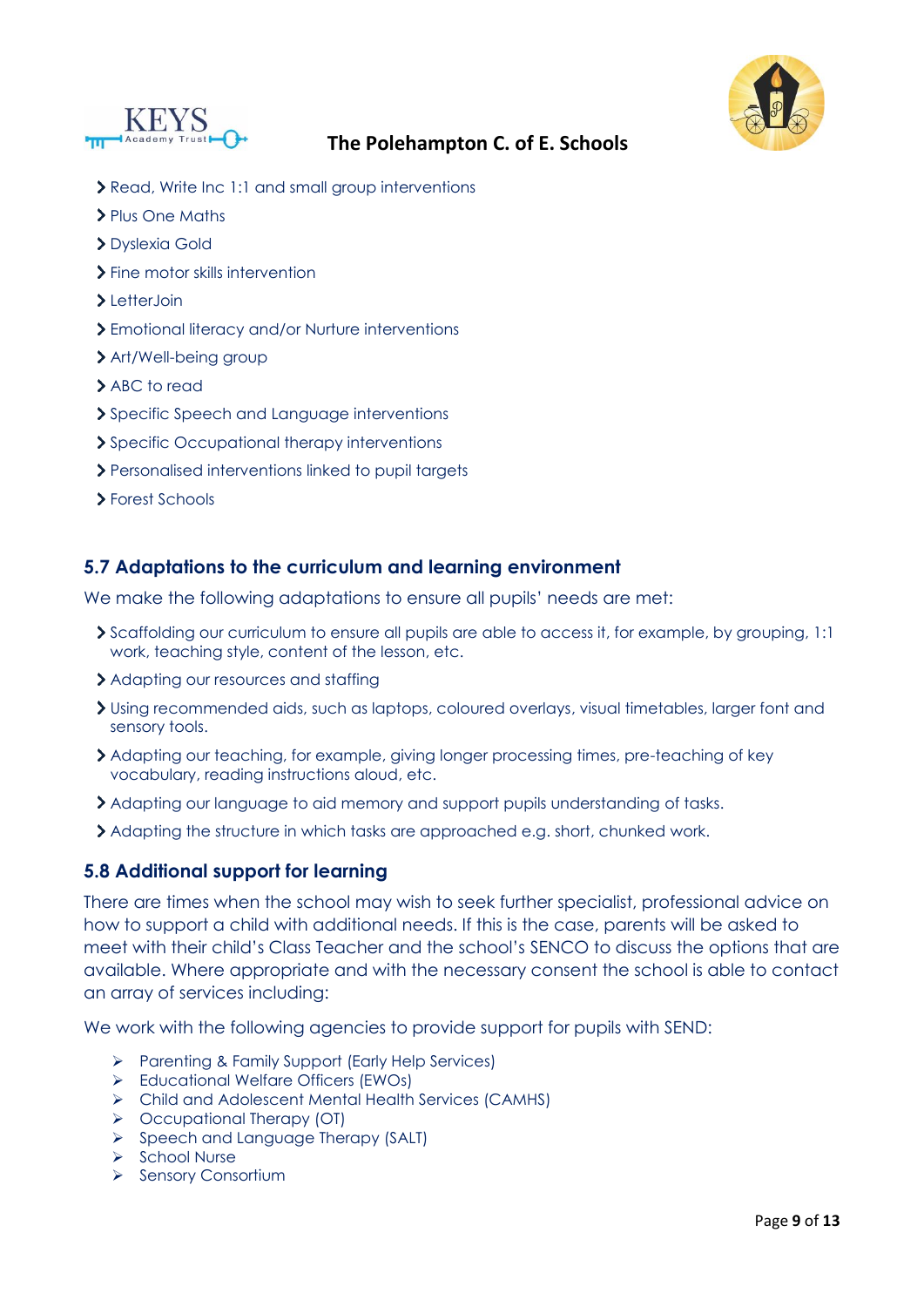



- ➢ ASSIST (Autism Support Service) for families
- ➢ Foundry College (Behaviour Support Services)
- ➢ Learning Support Services
- ➢ Educational Psychology
- ➢ SENDIASS parent support service

## **5.9 Expertise and training of staff**

Our SENCo has a year's experience in this role and has worked as a class teacher in a mainstream school, a SEMH specialist school and a Pupil Referral Unit.

They are allocated 4 workings days a week to manage SEND provision.

We have a team of teaching assistants, including higher level teaching assistants (HLTAs) who are trained to deliver SEN provision.

At our Infant School, we have staff experienced in delivering speech and language interventions, including use of Makaton. At both schools, we have a number of trained Nurture Assistants. We have trained Forest School leaders at both settings. We have a regular programme of training and development for all our teachers and TAs, including autism, ADHS, attachment, specific learning difficulties, e.g. dyslexia.

## **5.10 Evaluating the effectiveness of SEND provision**

We evaluate the effectiveness of provision for pupils with SEND by:

- Reviewing pupils' individual progress towards their goals each term
- > Reviewing the impact of interventions
- Monitoring by the SENCo
- Using individual provision plans (ILPs) to measure progress
- > Holding annual reviews for pupils with EHC plans

### **5.11 Enabling pupils with SEND to engage in activities available to those in the school who do not have SEND**

All of our extra-curricular activities and school visits are available to all our pupils.

All pupils are encouraged to participate in all activities, for example; our residential trips, sports day/school plays/special workshops.

No pupil is ever excluded from taking part in these activities because of their SEN or disability.

To ensure our trips are inclusive for our SEND pupils we take the following steps:

- Discuss possible alternative arrangement with SEND pupils and their families
- Ensure higher staffing ratios to support our SEND pupils on trips and at school events, where appropriate
- Checking the accessibility and risk assessments of external visits and ensuring they are appropriate to our pupils needs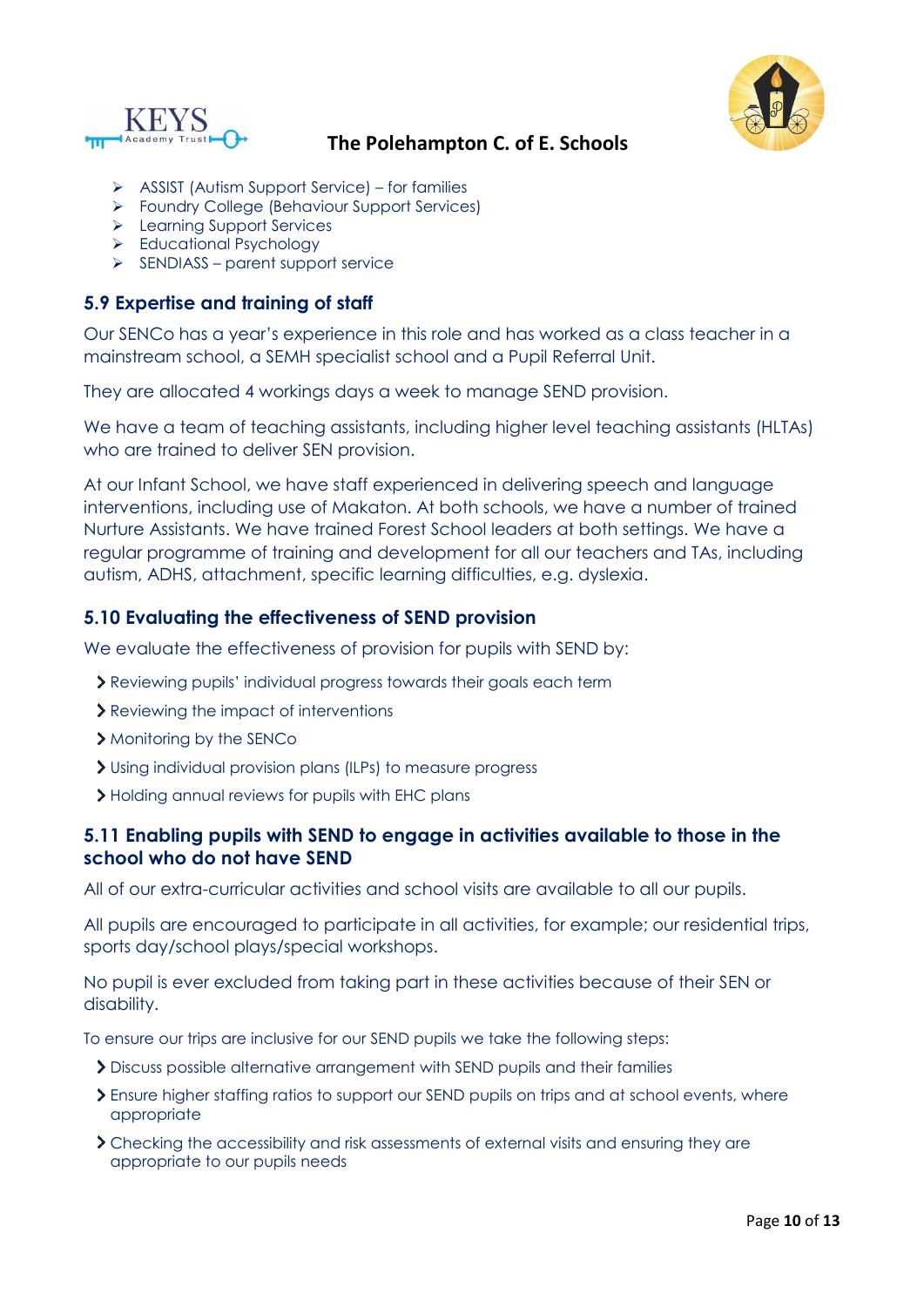



- When appropriate and with parents' consent, we will provide an outline of our pupils needs with external providers to promote inclusive practice
- Ensure appropriate preparation is conducted with our SEND children e.g. social stories, exit plans, individual risk assessments, Intimate Care Plans
- Have a flexible approach to participation. For example, allowing pupils to take part in a selection of activities, where appropriate.

## **5.12 Support for improving emotional and social development**

All staff have children's emotional wellbeing at the forefront of everything they do and its precedence is pivotal to the success of the Polehampton Schools. Teachers have a very good understanding of the children they teach and know how important it is to know their pupils comprehensively. It is important to note that children with additional needs, particularly with Social, Emotional & Mental Health needs, may be more likely to have a vulnerability within the peer group that we need to be mindful of.

For those children who need additional support, above and beyond what can be managed within the quality teaching and careful management they have in class, we use our Nurture Assistants and additional classroom teaching assistants to provide targeted work and support. The Nurture Assistants are trained to work closely with pupils who have additional needs relating to the emotional and social aspects of their development. This may be delivered through small group work focusing on a particularly prevalent need, for example; developing self-confidence and self-esteem or through 1:1 sessions if this is deemed more appropriate. The Nurture Assistants work under the guidance of the SENCO.

Adaptations are made for children with mental health conditions as appropriate and under the recommendations of mental health professionals.

Across our Polehampton Schools, we are working towards becoming a 'Therapeutic Thinking School'. This means that staff are being supported to find therapeutically healthy solutions to managing behaviours that challenge in the classroom. Please see our behaviour policy for more information on our approach. We are working on the premise that every behaviour is a form of communication. We will not punish or bribe children in order for them to behave; we want life-long learning to take place instead of immediate systems. We have a robust system to tackle bullying and manage each individual case of bullying with a carefully reviewed, solution focused' approach in order to support the victim of bullying as well as promoting more positive, pro-social behaviours from the perpetrating child.

### **5.13 Working with other agencies**

There are times when the school may wish to seek further specialist, professional advice on how to support a child with additional needs. If this is the case, parents will be asked to meet with their child's Class Teacher and the school's SENCO to discuss the options that are available. Where appropriate and with the necessary consent the school is able to contact an array of services including:

- Parenting & Family Support
- Educational Welfare Officers (EWOs)
- Child and Adolescent Mental Health Services (CAMHS)
- Occupational Therapy (OT)
- Speech and Language Therapy (SALT)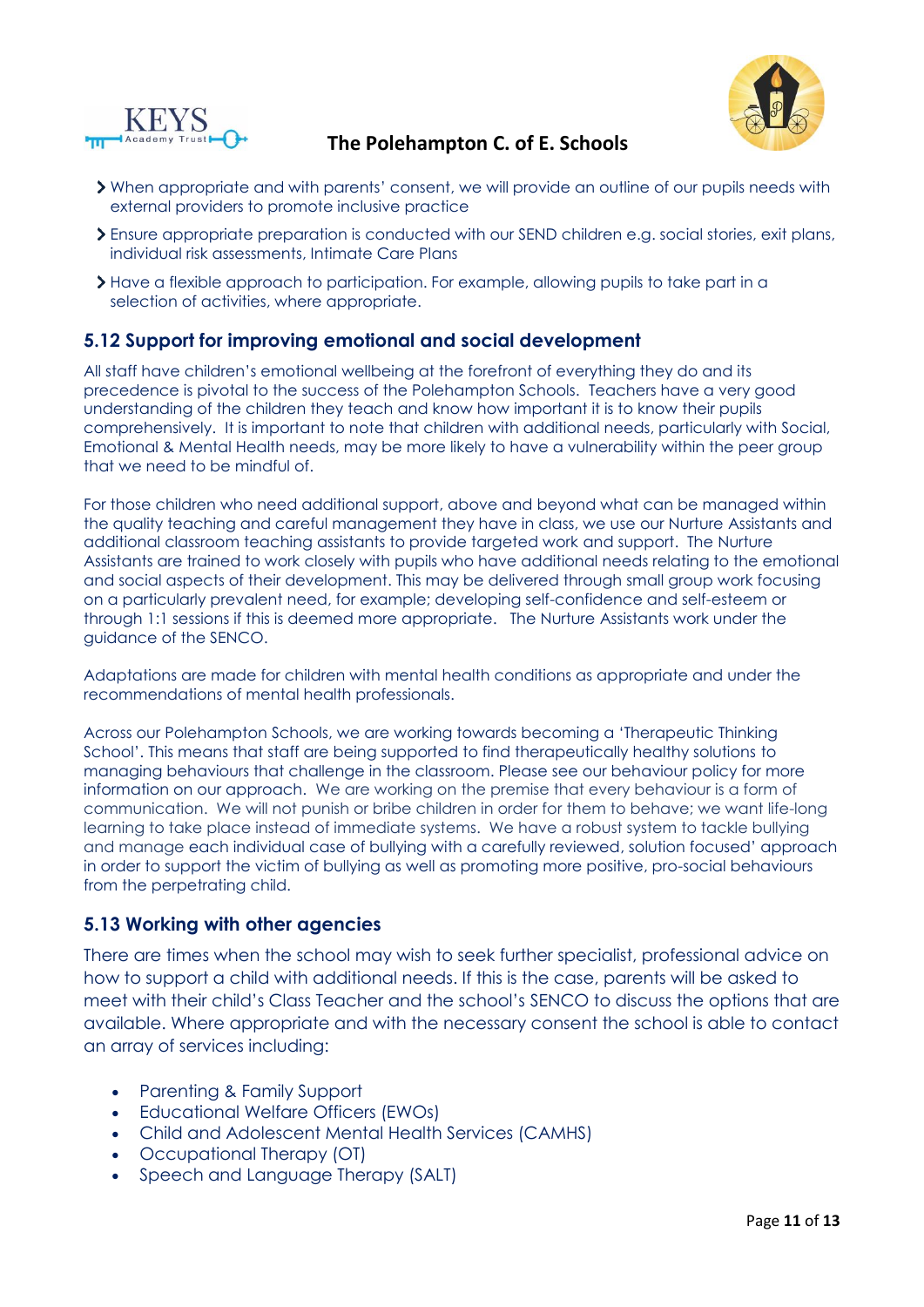



- School Nurse
- Sensory Consortium
- ASSIST (Autism Support Service)
- Foundry College
- Learning Support Services
- Educational Psychology

All of these services are familiar to the school so the SENCo will be able to explain to parents how they usually operate. When these services are involved, we will have regular meetings to ensure that everybody is kept up to date and new information can be shared.

## **5.14 Complaints about SEND provision**

As a school we always value any feedback from parents. Each year we send out parent feedback forms which provide parents with an opportunity to share your views of our school.

All complaints are taken seriously and will be heard as detailed in our Complaints Policy.

Complaints about SEND provision in our school should be made to your child's class teacher, the SENCo or Head of School in the first instance. They will then be referred to the school's complaints policy.

The parents of pupils with disabilities have the right to make disability discrimination claims to the first-tier SEND tribunal if they believe that our school has discriminated against their children. They can make a claim about alleged discrimination regarding:

- > Exclusions
- Provision of education and associated services
- Making reasonable adjustments, including the provision of auxiliary aids and services

### **5.15 Contact details of support services for parents of pupils with SEND**

Parents/guardians can contact:

- Your child's Class Teacher
- The Inclusion Coordinator/SENCo: Mrs Krista Pierro
- Heads of School: Mrs Jenny Scott (Infants), Mrs Liz Castell & Mrs Helen Medcalf (Juniors)
- Executive Headteacher: Miss Helen Ball
- Chair of Governors: Mr James Smith
- All school staff are contactable via the school office.

For school staff, all contact can be initially made via the school's admin office. Our admin team will direct you to the relevant staff member from there.

### **5.16 Contact details for raising concerns**

If you have concerns regarding your child, your first point of contact to discuss these should be with your child's class teacher. They will be able to discuss these with you in detail and discuss potential 'next steps'. If the class teacher feels further support may be necessary, they will request a meeting with the school SENCo to analyse these concerns further.